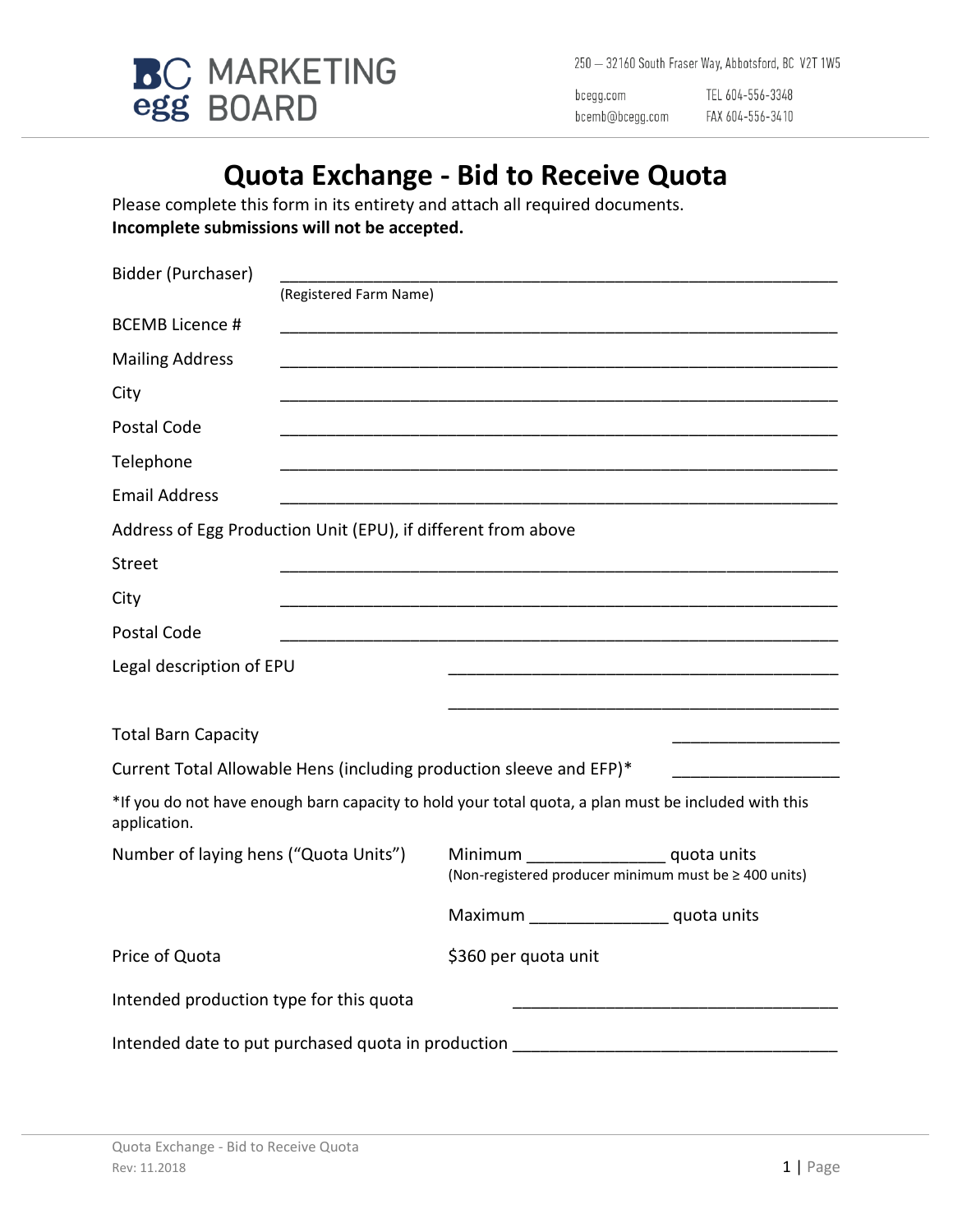| Region in which the egg production unit will be placed |                                                                                                                                                                                                                                                                                                                                                                                               |
|--------------------------------------------------------|-----------------------------------------------------------------------------------------------------------------------------------------------------------------------------------------------------------------------------------------------------------------------------------------------------------------------------------------------------------------------------------------------|
| Lower Mainland                                         | Interior<br>Vancouver Island                                                                                                                                                                                                                                                                                                                                                                  |
|                                                        |                                                                                                                                                                                                                                                                                                                                                                                               |
| <b>Certification by the Grader</b>                     |                                                                                                                                                                                                                                                                                                                                                                                               |
| Product.                                               | Confirmation is required by the grader to ensure the production type is required to supply their<br>market. The following must be signed by the grader who currently markets your Regulated                                                                                                                                                                                                   |
| <b>Grader Name</b>                                     | <b>Grader Signature</b>                                                                                                                                                                                                                                                                                                                                                                       |
| <b>Certification by the Financial Institution</b>      |                                                                                                                                                                                                                                                                                                                                                                                               |
| The following statement must be signed by the Lender   |                                                                                                                                                                                                                                                                                                                                                                                               |
|                                                        | has made the                                                                                                                                                                                                                                                                                                                                                                                  |
| The undersigned hereby certifies that                  |                                                                                                                                                                                                                                                                                                                                                                                               |
|                                                        | (Bidder)<br>necessary financial arrangements to purchase the full value of the Quota set out in this Bid to<br>Receive Quota Form through the BCEMB Quota Exchange Program and pursuant to the Board's<br>Standing Order re transfer of marketing quota which prohibits loan guarantee or financial<br>assistance from persons other than a bank or similar recognized financial institution. |
| Representative's Name                                  | <b>Bank or Financial Institution</b>                                                                                                                                                                                                                                                                                                                                                          |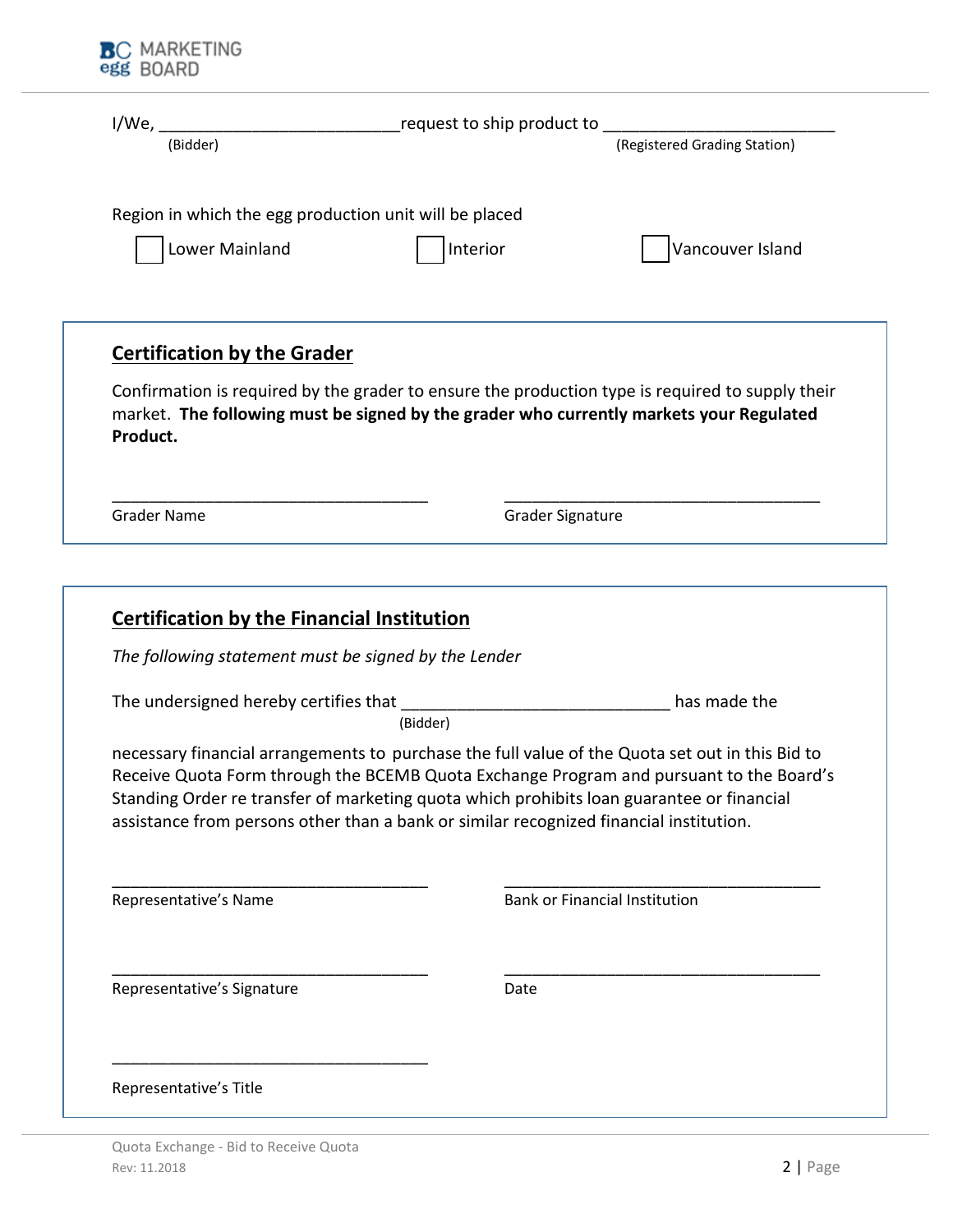#### **Certification by the Bidder**

*The following statement must be signed by the Bidder*

| Date of Exchange                                      | Wednesday, June 1, 2022                                             |                    |  |
|-------------------------------------------------------|---------------------------------------------------------------------|--------------------|--|
| <b>Effective Date</b>                                 | Wednesday, July 6, 2022                                             |                    |  |
|                                                       | (Levy cut-off date will be the Sunday preceding the effective date) |                    |  |
| I/We certify that I am a $\qquad$ Registered producer |                                                                     | () Eligible Person |  |

I/We acknowledge that the Quota Exchange Administrator may refuse to accept or postpone the processing of this Bid for such reasons or on such terms as they deem appropriate.

I/We agree to submit to the Quota Exchange Administrator, a bank draft or certified cheque or irrevocable letter of credit payable to the BC Egg Marketing Board representing (10%) of the full amount of the above bid no later than 4:00 pm on May 31, 2022. I understand that personal cheques will not be accepted.

I/We acknowledge, if my bid is successful, that I/we will deliver to the Quota Exchange Administrator, not less than 10 days prior to the Effective Date of transfer July 6, 2022, by direct deposit or by certified cheque, an amount equal to the balance of the total amount required for the purchase of quota.

I/We acknowledge that if my bid is successful and I opt not to proceed with the transfer after the exchange is run, the 10% deposit is forfeited.

I/We acknowledge that all quota units allocated to me are the property of the British Columbia Egg Marketing Board and that any quota units allocated to me as a result of this Bid may be suspended, reduced, or cancelled by the British Columbia Egg Marketing Board in accordance with the Consolidated Order and Directions of the Board.

I/We certify that I have read and understood the provisions of the Regulations and Directions pertaining to the BC Egg Marketing Board Provincial Quota Exchange. I/We am/are an eligible bidder under the Consolidated Orders of the Board and agree to be bound by the Consolidated Orders as issued from time to time. I/We understand that final approval is subject to fulfilment of all requirements under the Board's Consolidated Orders and the Rules under the BC Egg Marketing Board Provincial Quota Exchange.

\_\_\_\_\_\_\_\_\_\_\_\_\_\_\_\_\_\_\_\_\_\_\_\_\_\_\_\_\_\_\_\_\_\_ \_\_\_\_\_\_\_\_\_\_\_\_\_\_\_\_\_\_\_\_\_\_\_\_\_\_\_\_\_\_\_\_\_\_

DATED this day of the control of the control of the control of the control of the control of the control of the control of the control of the control of the control of the control of the control of the control of the contr

Authorized Signature(s) and a settlement of the Authorized Signature(s)